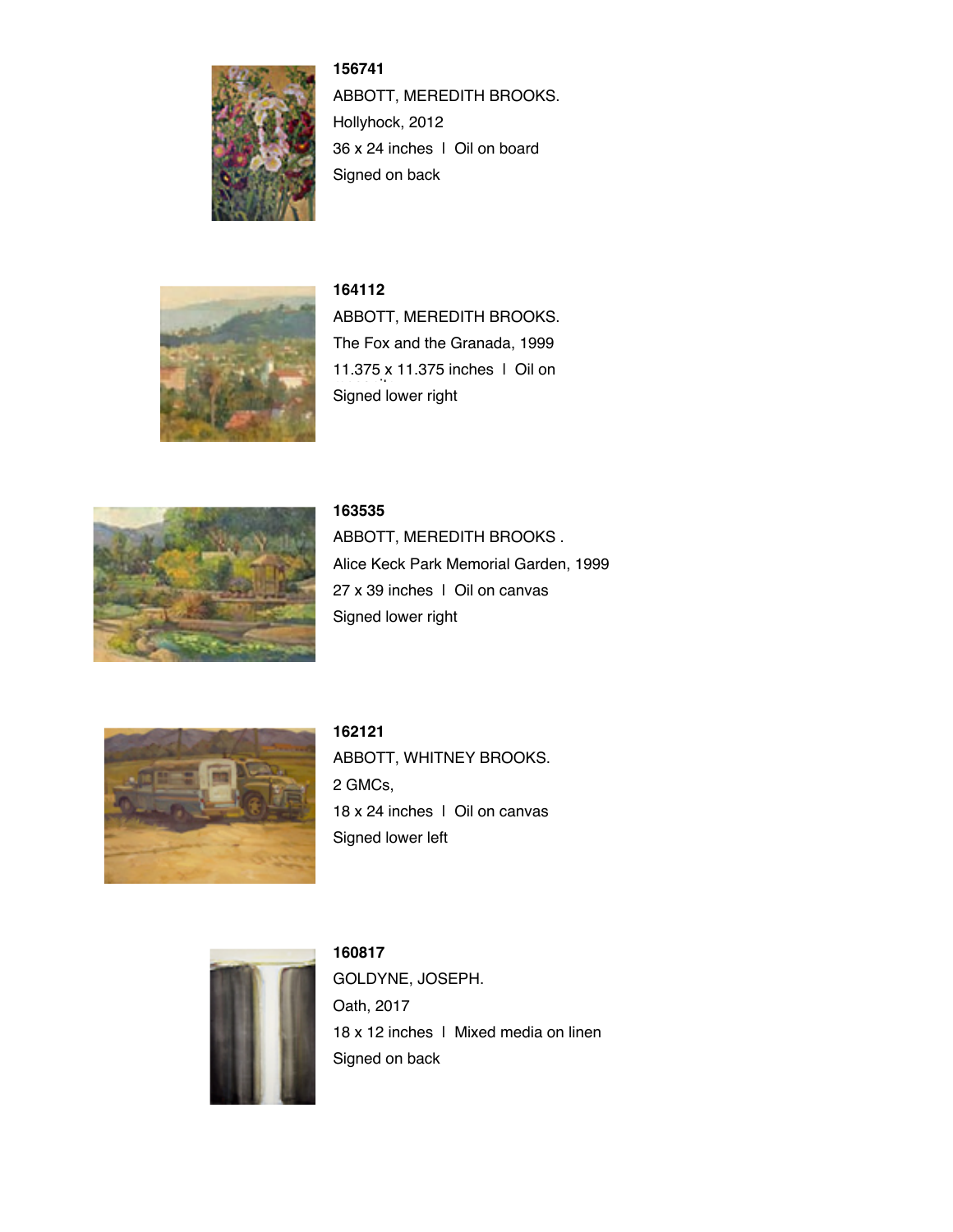

**161982** GOWEN, ROBIN. Rain Light, 2018 36 x 84 inches | Oil on board Signed



# **152087**

HOLDREDGE, RANSOME. Landscape with Cows, 1885 20 x 36 inches | Oil on canvas Signed lower left



# **160114**

KIRK, FRANK. Kola, 2016 18.125 x 23.75 inches | Oil on canvas Signed



## **160612**

MARBLE, JOHN NELSON. Mission Santa Barbara, View Towards Channel, c. 1881 6 x 10 inches | Watercolor on paper Signed lower left

### **164119**

NAVA, JOHN. Casablanca Lilly with Rose, 2021 36 x 36 inches | Tapestry Signed